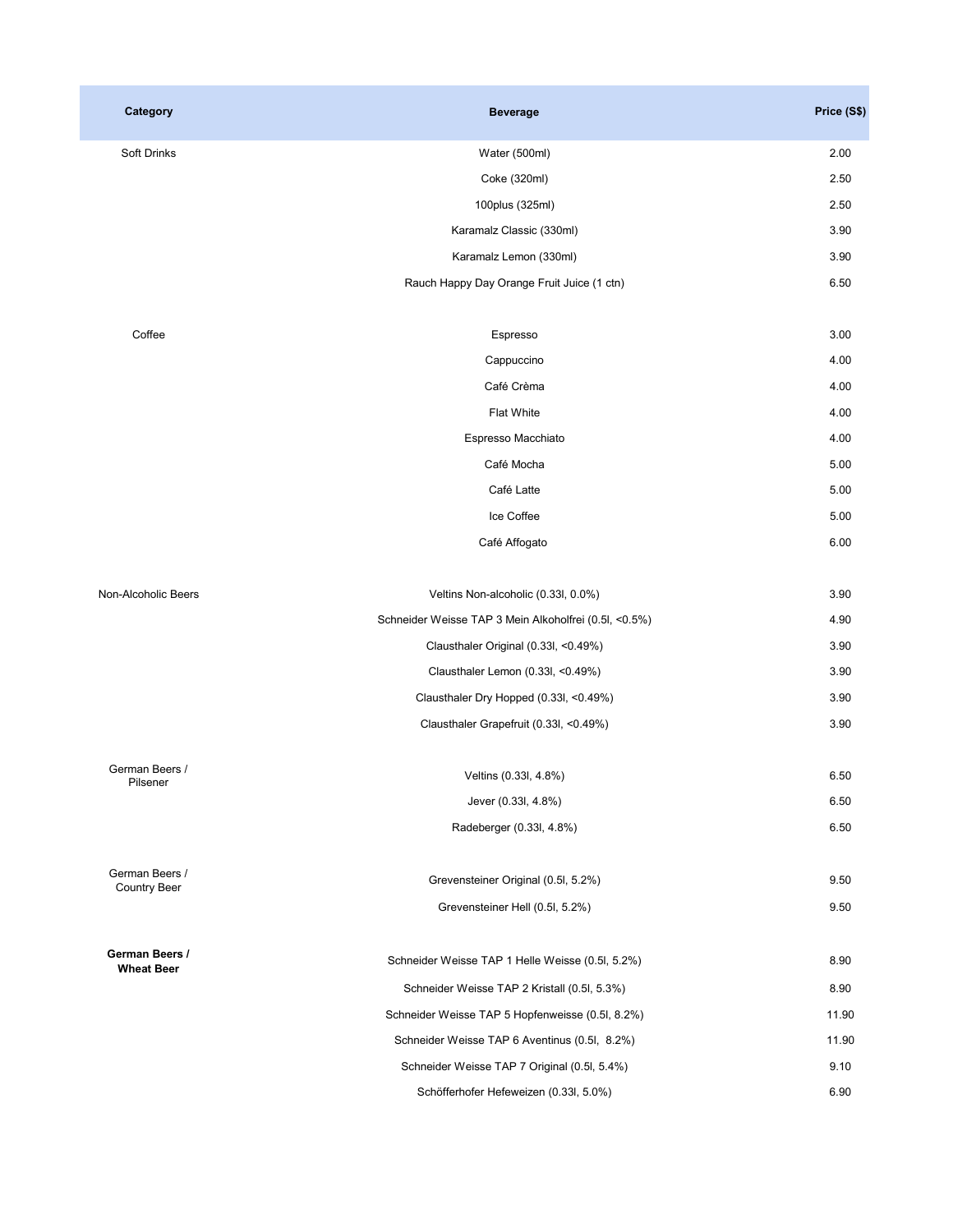| Category                                    | <b>Beverage</b>                                                                              | Price (S\$) |
|---------------------------------------------|----------------------------------------------------------------------------------------------|-------------|
| Schneider Weisse<br>Specialities            | TAP X Cuvee Barrique (0.375, 9.5%)                                                           | 17.00       |
|                                             | TAP X Cuvee Barrique (0.750l, 9.5%)                                                          | 32.00       |
|                                             | TAP X Nelson Sauvin (0.750l, 7.3%)                                                           | 24.90       |
|                                             | TAP X Mathilda Soleil (0.750l, 7.0%)                                                         | 27.00       |
|                                             | Aventinus Eisbock (0.33l, 12.0%)                                                             | 11.90       |
| German Wines -<br><b>Reichsrat von Buhl</b> | Weissburgunder (Pinot Blanc) (0.75, 12.5%)                                                   | 46.00       |
|                                             | Grauburgunder (Pinot Gris) (0.75l, 12.5%)                                                    | 48.00       |
|                                             | Spatburgunder (Pinot Noir) (0.75l, 13.0%)                                                    | 48.00       |
|                                             | Riesling Trocken (0.75l, 13.0%)                                                              | 46.00       |
|                                             | Reserve Brut (0.75l, 12.5%)                                                                  | 63.00       |
|                                             | Riesling Sekt Brut (0.75, 12.5%)                                                             | 57.00       |
|                                             | Bone Dry Riesling (0.75l, 12.0%)                                                             | 52.00       |
|                                             | Deidesheimer Riesling (0.75l, 12.5%)                                                         | 53.00       |
|                                             | Deidesheimer Leinhohle (0.75l, 8.5%)                                                         | 56.00       |
| German Wines -<br><b>Ihringer</b>           | Rivaner Dry (0.75l, 11.5%)                                                                   | 37.00       |
|                                             | Muller-Thurgau Kabinett Semi-Dry (0.75l, 11%)                                                | 36.00       |
|                                             | Fohrenberg Gray Burgundy Qba Dry (0.75, 12.5%)                                               | 41.00       |
|                                             | Winklerberg Chardonnay Kabinett dry (0.75l, 12.5%)                                           | 41.00       |
|                                             | INIQUE white wine Cuvée QbA semi-dry (0.75l, 11%)                                            | 33.00       |
|                                             | Ihringer - Pinot Noir QbA dry (0.75l, 13%)                                                   | 43.00       |
|                                             | Winklerberg Pinot Noir Cabinet Dry (0.75l, 13%)                                              | 43.00       |
|                                             | Premium Pinot Noir Qba Dry (0.75l, 13%)                                                      | 48.00       |
|                                             | INIQUE rosé wine Cuvée QbA semi-dry (0.751, 12.5%)                                           | 35.00       |
|                                             | INIQUE red wine Cuvée QbA dry (0.75l, 13.0%)                                                 | 33.00       |
|                                             | Secco Rosé quality sparkling wine (0.75, 12.0%)                                              | 37.00       |
| Italian Wines -<br><b>Moncaro</b>           | Geos Verdicchio dei Castelli di Jesi (0.75l, 12.5%)                                          | 36.00       |
|                                             | Trebbiano Marche (0.75l, 11.5%)                                                              | 31.00       |
|                                             | Verdicchio dei Castelli di Jesi Denominazione di Origine Controllata Classico (0.75l, 12.0%) | 35.00       |
|                                             | Verdicchio dei Castelli di Jesi Classico Organic (0.75l, 12.5%)                              | 39.00       |
|                                             | Marche Bianco Organic (0.75l, 12.5%)                                                         | 32.00       |
|                                             | Sangiovese Marche (0.75l, 12.0%)                                                             | 35.00       |
|                                             | Sangiovese Marche Organic (0.75l, 13.0%)                                                     | 33.00       |